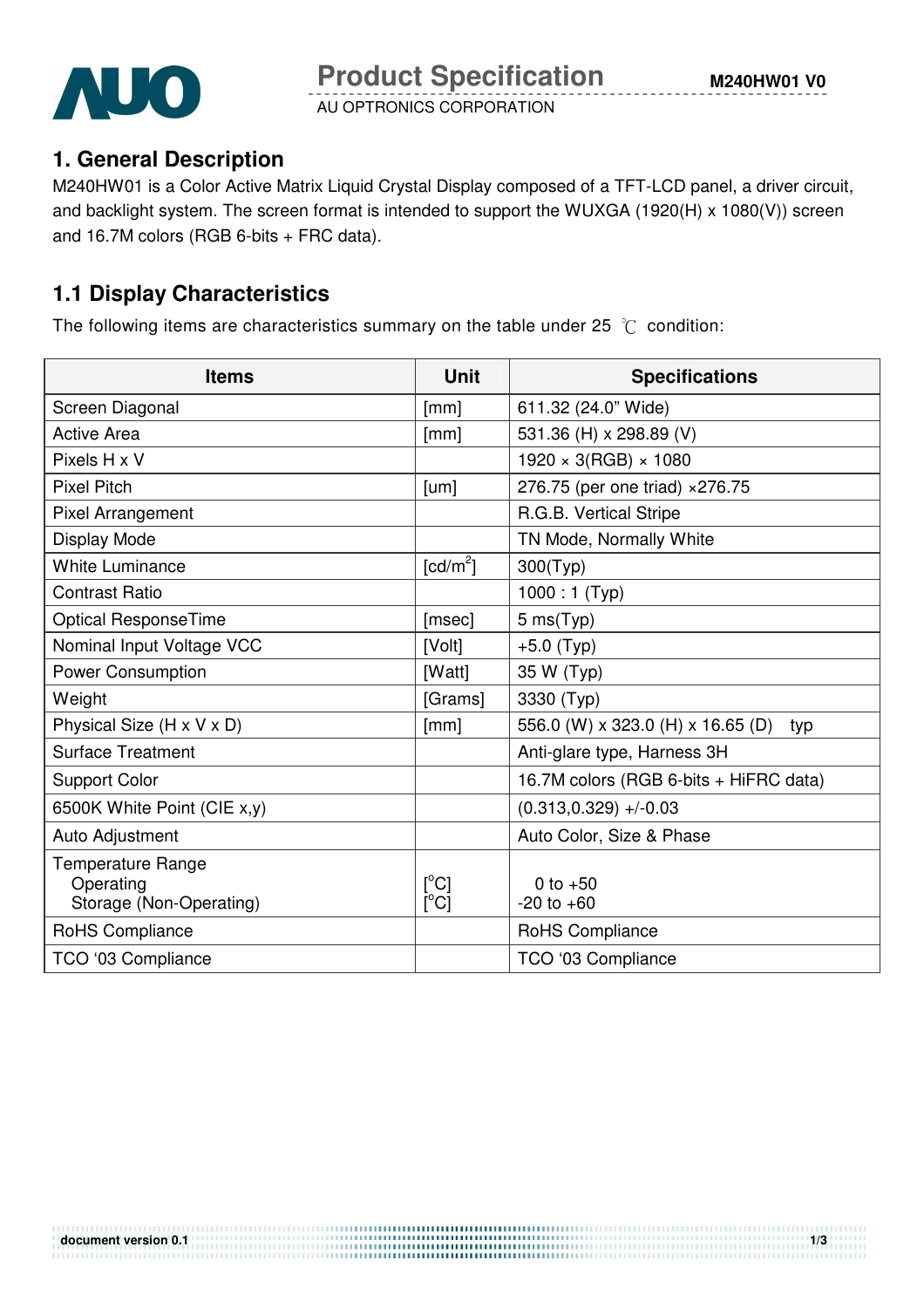

**Product Specification** 

AU OPTRONICS CORPORATION

## **1.2 Optical Characteristics**

The optical characteristics are measured under stable conditions at  $25^{\circ}C$  (Room Temperature):

| Item                                              | <b>Unit</b>          | <b>Conditions</b>             | Min.                     | Typ.                     | Max.                     |
|---------------------------------------------------|----------------------|-------------------------------|--------------------------|--------------------------|--------------------------|
| <b>Viewing Angle</b>                              | [degree]             | Horizontal (R+L)<br>$CR = 10$ | 150                      | 170                      |                          |
|                                                   |                      | Vertical (U+D)<br>$CR = 10$   | 140                      | 160                      |                          |
| <b>Luminance Uniformity</b>                       | [%]                  | 9 Points                      | 75                       | 80                       | $\overline{\phantom{a}}$ |
|                                                   | [msec]               | Rising                        | $\overline{a}$           | 3.8                      | 6.1                      |
| <b>Optical Response Time</b>                      |                      | Falling                       | $\overline{\phantom{a}}$ | 1.2                      | 1.9                      |
|                                                   |                      | $Rising + Falling$            | $\overline{\phantom{a}}$ | 5                        | 8                        |
|                                                   |                      | Grey to Grey (avg.)           | $\frac{1}{2}$            | $\overline{2}$           |                          |
| Color / Chromaticity<br>Coordinates<br>(CIE 1931) |                      | Red x                         | <b>TBD</b>               | <b>TBD</b>               | <b>TBD</b>               |
|                                                   |                      | Red y                         | <b>TBD</b>               | <b>TBD</b>               | <b>TBD</b>               |
|                                                   |                      | Green x                       | <b>TBD</b>               | <b>TBD</b>               | <b>TBD</b>               |
|                                                   |                      | Green y                       | <b>TBD</b>               | <b>TBD</b>               | <b>TBD</b>               |
|                                                   |                      | Blue x                        | <b>TBD</b>               | <b>TBD</b>               | <b>TBD</b>               |
|                                                   |                      | Blue y                        | <b>TBD</b>               | <b>TBD</b>               | <b>TBD</b>               |
|                                                   |                      | White x                       | <b>TBD</b>               | <b>TBD</b>               | <b>TBD</b>               |
|                                                   |                      | White y                       | <b>TBD</b>               | <b>TBD</b>               | <b>TBD</b>               |
| <b>White Luminance</b><br>$(At CCFL = 7.5mA)$     | [cd/m <sup>2</sup> ] |                               | 240                      | 300                      | $\overline{\phantom{0}}$ |
| <b>Contrast Ratio</b>                             |                      |                               | 600                      | 1000                     | $\blacksquare$           |
| Cross Talk (At 75Hz)                              | [%]                  |                               | $\overline{\phantom{a}}$ | $\blacksquare$           | 1.5                      |
| Flicker                                           | [dB]                 |                               | $\overline{\phantom{a}}$ | $\overline{\phantom{a}}$ | $-20$                    |